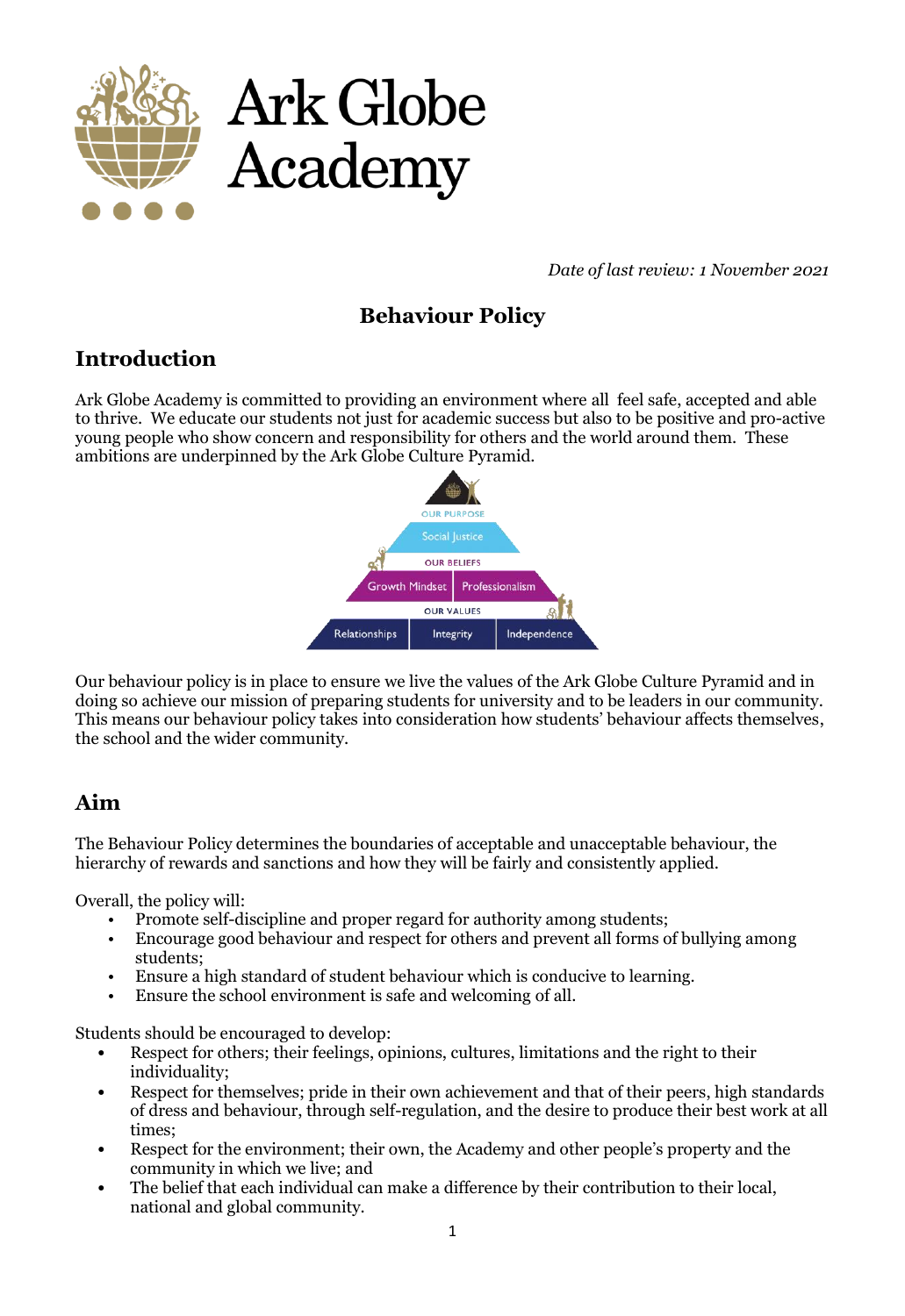## **Expectations**

Our expectations of students, staff and parents are set out in the academy's Home-School Agreement. These are set out below.

### **Student responsibilities:**

To follow the Ark Globe Academy Code of Conduct as set out below:

- Always wear the correct academy uniform.
- Be prepared to work in lessons with the correct equipment, student planner and reading book.
- Be prepared for lessons with the appropriate attitude.
- Always behave appropriately and show respect for your teachers, other adults and other students. Be courteous and respectful to others at all times.
- Listen to the teacher and work to the best of your ability, making the most of all learning opportunities.
- Never fight with or bully other students.
- Take care of your environment. Do not litter or damage school property
- Complete all classwork and home learning to a high standard.
- Attend school every day and be punctual for school and lessons.
- Work cooperatively as part of a group.
- Tell a member of staff if you have a problem at the appropriate time.
- Take home all letters and complete all sanctions (such as detention).

### **Staff responsibilities**

All staff will:

- Expect and encourage the highest standards of behaviour in the classroom and around the academy
- Reward and confirm positive behaviour at every opportunity.
- Make expectations clear when asking students to follow instructions
- Use the behaviour management procedures to ensure a consistent approach to managing student behaviour
- Remain calm and avoid confrontational behaviour with students
- Monitor uniform standards and ensure the correct equipment is brought to school
- Encourage a sense of pace by being at the appropriate place to ensure students move quickly to lessons
- Monitor attendance and punctuality
- Refer any malpractice through the Whistleblowing Policy

#### **Parent responsibilities**

It is important that parents understand and support the academy's behaviour policy and help their children understand why respecting this policy is important for the well-being of every pupil and the smooth running of the school. Parents/guardians play a key role in encouraging good behaviour by supporting the behaviour policy and student code of conduct.

Parents' responsibilities are to:

- Encourage your child to behave appropriately at all times, in and outside school
- Ensure your child attends school punctually, dressed in the academy uniform and properly equipped, every day, for each full term, throughout the year.
- Check that your child's homework is completed to a high standard every evening
- Use the planner to communicate with staff where necessary
- Read and respond to all letters from the academy
- Attend parents' events to support your child
- Actively support the academy's behaviour policy, including any sanctions
- Establish and maintain good relationships with staff at the academy

#### **Responses to misbehaviour**

Sanctions are only effective if used consistently and appropriately. We have a C-Point System (Correction-Point system) to address misbehaviour. This ensures that there is a consistent approach towards misbehaviour.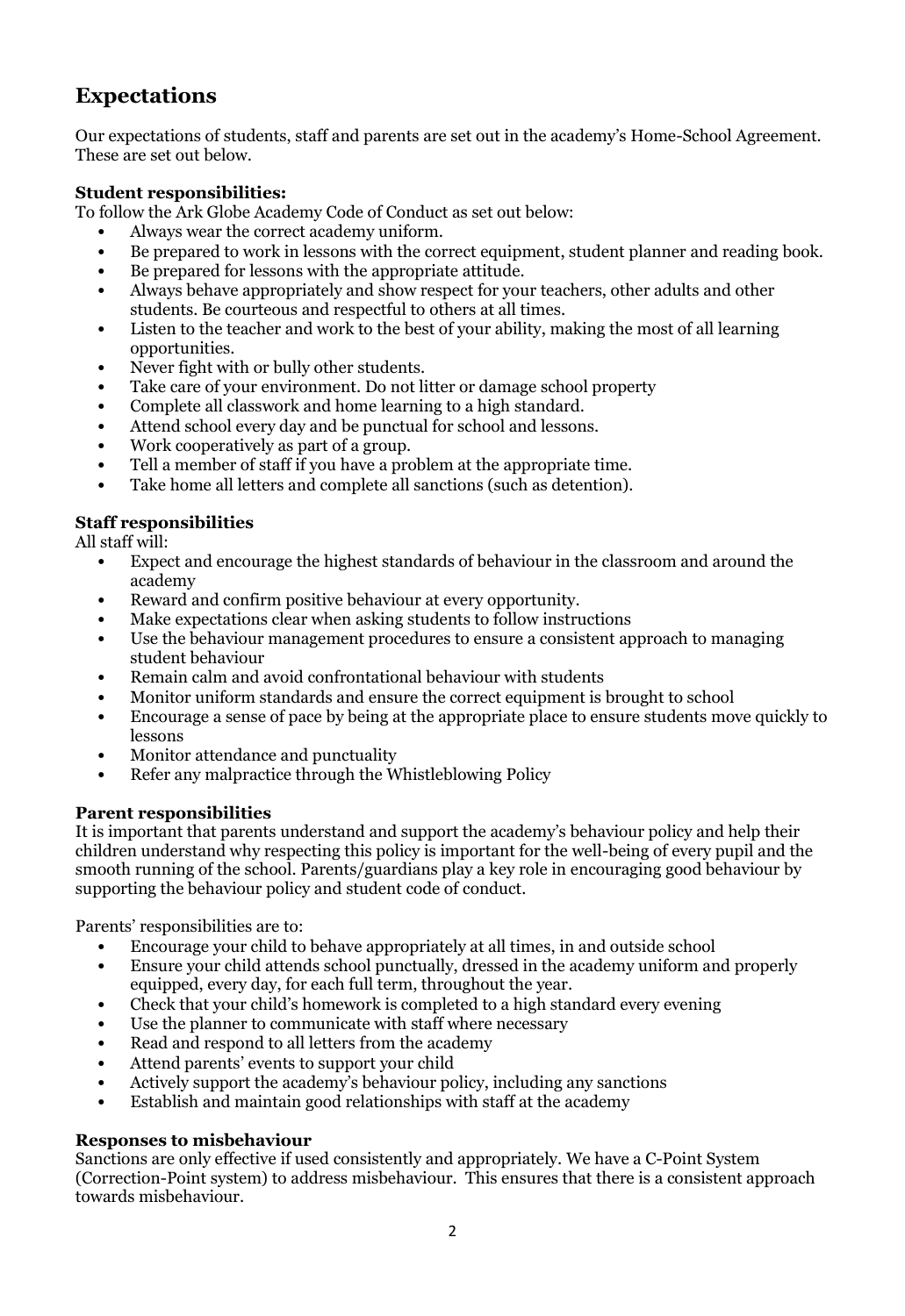The details of this are included in the table below:



Teachers are expected to deal with the following in the first instance:

- Attendance and punctuality to lessons
- Equipment
- Organisation of work
- Monitoring of effort and achievement
- Monitoring of homework
- Chewing in class
- Removal of outdoor clothing
- Manners
- Litter/care for the environment
- Bad language
- Mobile telephones and other electronic devices (these are not allowed in the academy)

Teachers should make every effort to solve any discipline problems themselves as they arise using the C Point system. The option of escalation to someone more senior should not be taken too quickly. In certain circumstances, especially when misbehaviour is beyond a C2 level, referral may be necessary and staff should not hesitate to ask for guidance and assistance from more experienced colleagues. Even the most experienced teachers can need help and advice. It is not a sign of failure to have disciplinary problems, but it is a mistake to pretend all is well, when it is not. Reasonable adjustments, and decisions, are made to ensure that expectations of children who have special educational needs and/or disabilities are appropriate and fair.

## **Behaviour needing a referral**

Teachers are expected to refer students to the appropriate person for the following:

- conduct that disrupts the education of peers and/or may be a genuine safeguarding concern;
- conduct that does not allow the teacher to teach; or
- conduct that undermines the calm, respectful ethos of the Academy.

Senior leadership should be involved when there has been:

- offensive language to a member of staff
- an assault on a member of staff or another student
- Fights between students
- any kind of weapon has been brought into school
- theft
- vandalism
- truancy
- wilful disobedience
- smoking/vaping/drug/alcohol abuse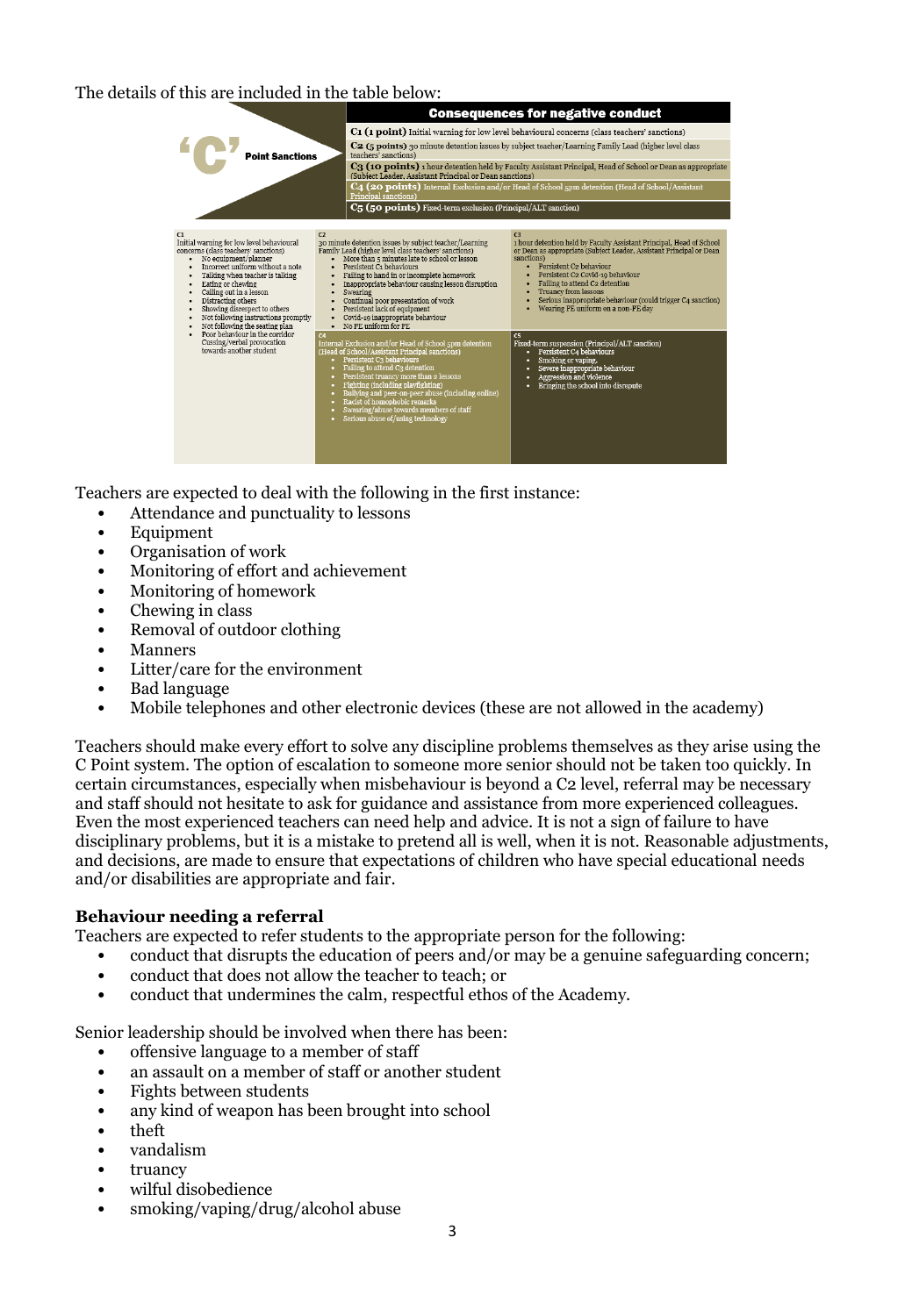an inability to safeguard a student due to their breach of the behaviour policy

### **Rewards and sanctions**

Praise and rewards motivate pupils and build a culture of achievement and success. We use G Points to reward positive behaviour and Globe Growth to demonstrate a growth mind-set; weekly Principal's Lunch and Purple Globe Growth rewards trips help to positively reward exemplary behaviour. The details of these are included in the table below:

| G1 - 1 Point                                                     | G <sub>2</sub> - 5 Points                          | <b>G3 - 10 Points</b>                                                               | <b>G4 - 20 Points</b>                                | G5 - 50 points                                         |
|------------------------------------------------------------------|----------------------------------------------------|-------------------------------------------------------------------------------------|------------------------------------------------------|--------------------------------------------------------|
| <b>Issued by Subject</b><br><b>Teacher</b>                       | <b>Issued by Subject</b><br><b>Teacher</b>         | <b>Issued by Subject</b><br><b>Teacher</b>                                          | <b>Issued by SLT/ALT</b>                             | <b>Issued by ALT and</b><br><b>Principal</b>           |
| <b>Good work</b>                                                 | <b>Consistently good</b><br>work in class          | <b>Displaying</b><br>independence                                                   | <b>Adding value to the</b><br><b>Globe community</b> | <b>Principal/local</b><br>community<br>acknowledgement |
| <b>Good effort</b>                                               | <b>Excellent</b><br>completion of<br>home learning | <b>Representing the</b><br><b>Academy in a positive</b><br>manner                   | <b>Exceptional</b><br>performance                    | <b>Positive contribution</b><br>to the local community |
| Displaying a<br>growth<br>mind-set                               | Positive email/<br>correspondence<br>received      | <b>Consistent extra</b><br>curricular attendance<br>(attend once a week every term) | <b>External</b><br>representation                    | Selected for the<br><b>Principal's lunch</b><br>awards |
| <b>Making a positive</b><br>contribution                         | <b>Working well with</b><br>others                 | <b>Excellent assessment</b><br>results                                              |                                                      |                                                        |
| Applying the values<br>of the Culture<br><b>Pyramid in class</b> | <b>STAR of the lesson</b>                          |                                                                                     |                                                      |                                                        |

Similarly, there are escalating sanctions for poor behaviour, using C Points, which include the imposition of detentions and separation from fellow students for short or longer periods depending on the severity of the poor behaviour. Sanctions will be discussed with parents whom we hope will support the academy should it need to impose such measures. Sanctions and support include:

• Detention at break, lunchtime, after school or on Saturdays

- Internal separation for a specified period
- Homework report
- Uniform Report
- Planner Report
- Report to Learning Family Lead
- Report to Dean of Small School
- Report to Head of Small School
- Report to Principal/Associate Principal
- Student Behaviour Panel
- Fixed Term Suspension
- Permanent Suspension

## **Anti-Bullying Policy**

It is essential that students can learn in a supportive, caring and safe environment without fear of being bullied. Bullying is unacceptable and will not be tolerated in or outside the academy. Bullying is defined as deliberately hurtful behaviour, repeated over a period of time, where it is difficult for those being bullied to defend themselves. The three main types of bullying are:

- physical (hitting, kicking, theft);
- verbal (name calling, racist remarks); and
- indirect (spreading rumours, graffiti about the person, excluding someone from social groups).

Verbal and indirect bullying may include electronic or cyber bullying using PCs, email, social networking, mobile phones and other devices. Students who are being bullied may show changes in behaviour, such as becoming shy and nervous, feigning illness, taking unusual absences or clinging to adults. There may be evidence of changes in work patterns, loss of concentration or truanting from